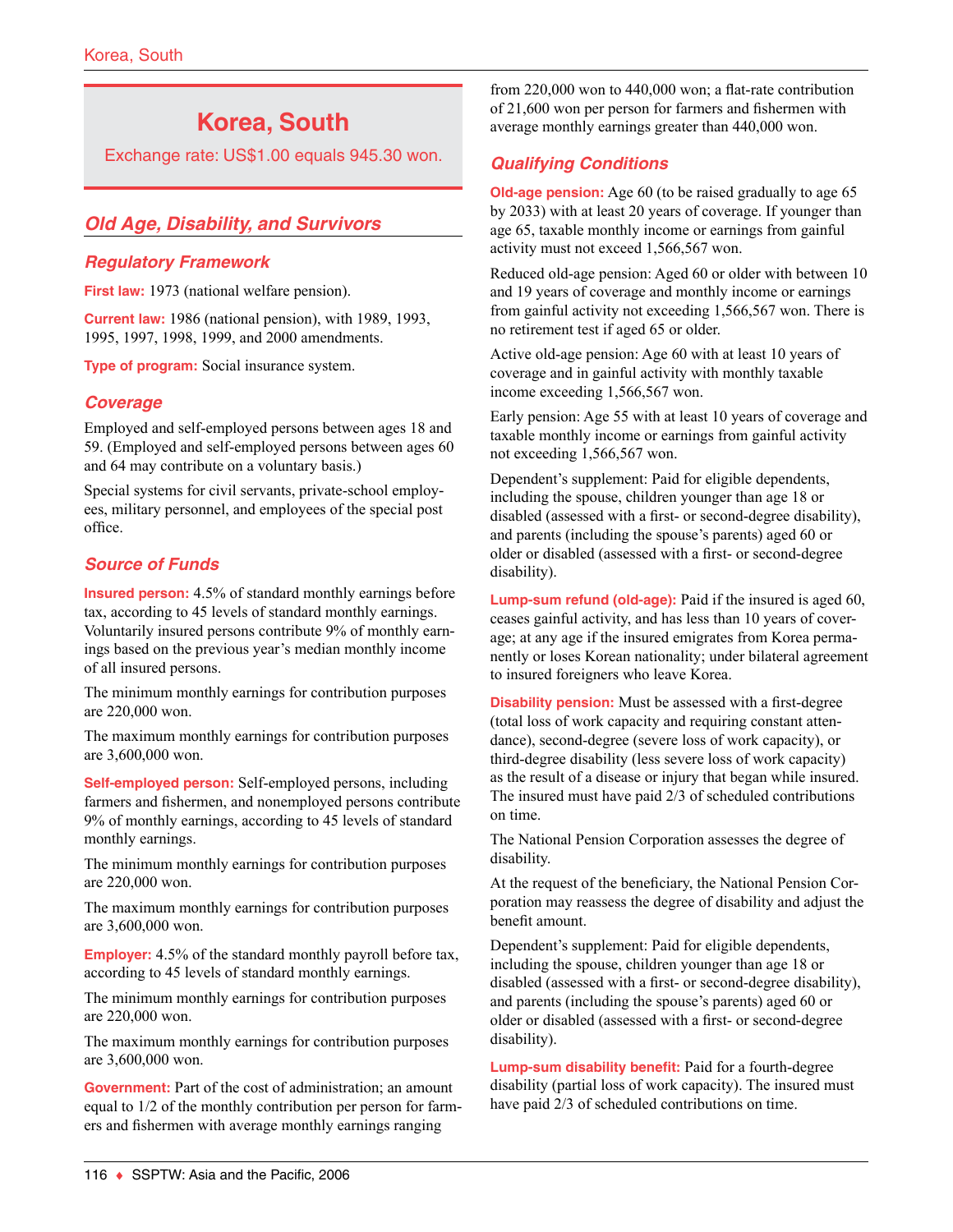**Survivor pension:** Payable for the death of an insured person (the deceased must have paid 2/3 of scheduled contributions on time), an old-age pensioner, or a disability pensioner with a first- or second-degree disability.

Eligible survivors include a widow, a widower aged 60 or older (at any age with a first- or second-degree disability), parents and grandparents (including the spouse's parents or grandparents) aged 60 or older or disabled and assessed with a first- or second-degree disability, and children and grandchildren younger than age 18 (any age if assessed with a first- or second-degree disability). The pension is paid to eligible survivors in the following order of priority: spouse, children, parents, grandchildren, and grandparents.

Dependent's supplement: Paid for eligible dependents, including children younger than age 18 or disabled (assessed with a first- or second-degree disability) and parents (including the spouse's parents) aged 60 or older or disabled (assessed with a first- or second-degree disability).

**Lump-sum refund (survivors):** Paid on the death of an insured or formerly insured person if the qualifying conditions for the survivor pension are not satisfied.

**Lump-sum death benefit:** Paid to dependent survivors (direct blood-relatives including cousins) in the absence of eligible survivors for the survivor pension or lump-sum refund.

### *Old-Age Benefits*

**Old-age pension:** With 20 years of coverage, the basic monthly pension amount (BPA) is equal to 1.8 times the sum of the average indexed national monthly wage in the 3 years immediately before the year in which the pension is first payable and the insured's average monthly wage over the insured's total contribution period.

Pension increment: An increment is paid for each year of coverage exceeding 20 years.

Reduced old-age pension: The pension ranges from 47.5% to 92.5% of the monthly BPA if the insured has at least 10 years but less than 20 years of coverage.

Active old-age pension: The pension is based on the insured's BPA, adjusted according to the total number of years of coverage and the insured's age.

Early pension: The pension is based on the insured's BPA, adjusted according to the total number of years of coverage and the insured's age when the pension is first paid.

Dependent's supplement: 195,910 won a year for a spouse and 130,600 won a year per child or parent is paid to all pensioners, except those receiving the active old-age pension.

Benefit adjustment: Benefits are adjusted annually according to changes in the consumer price index for the previous year.

**Lump-sum refund (old-age):** Equal to the insured's total contributions (including any employer contributions) plus interest calculated at the basic bank rate on the date of the refund.

### *Permanent Disability Benefits*

**Disability pension:** The pension is calculated according to the insured's basic monthly pension amount (BPA) and assessed degree of disability.

The BPA is equal to 1.8 times the sum of the average indexed national monthly wage in the 3 years immediately before the year in which the pension is first payable and the insured's average monthly wage over the insured's total contribution period. An increment is paid for years of coverage exceeding 20 years.

Total disability: 100% of the insured's BPA is paid for a first-degree disability (total loss of work capacity and requiring constant attendance).

Moderate disability: 80% of the insured's BPA is paid for an assessed second-degree disability (severe loss of work capacity); 60% for an assessed third-degree disability (less severe loss of work capacity).

Dependent's supplement: 195,910 won a year for a spouse and 130,600 won a year per child or parent is paid to disabled insured persons with an assessed first-, second-, or third-degree disability.

Benefit adjustment: Benefits are adjusted annually according to changes in the consumer price index for the previous year.

**Lump-sum disability benefit:** 225% of the BPA is paid to insured persons with a fourth-degree disability (partial loss in work capacity).

### *Survivor Benefits*

**Survivor pension:** If the deceased had at least 20 years of contributions, the pension is equal to 60% of the deceased's BPA; between 10 and 19 years of contributions, 50%; less than 10 years of contributions, 40%.

The BPA is equal to 1.8 times the sum of the average indexed national monthly wage in the 3 years immediately before the year in which the pension is first payable and the insured's average monthly wage over the insured's total contribution period. An increment is paid for years of insurance coverage exceeding 20 years.

Dependent's supplement: 130,600 won a year is paid per child or parent.

Benefit adjustment: Benefits are adjusted annually according to changes in the consumer price index for the previous year.

**Lump-sum refund (survivors):** Equal to the deceased's total contributions (including employer contributions) plus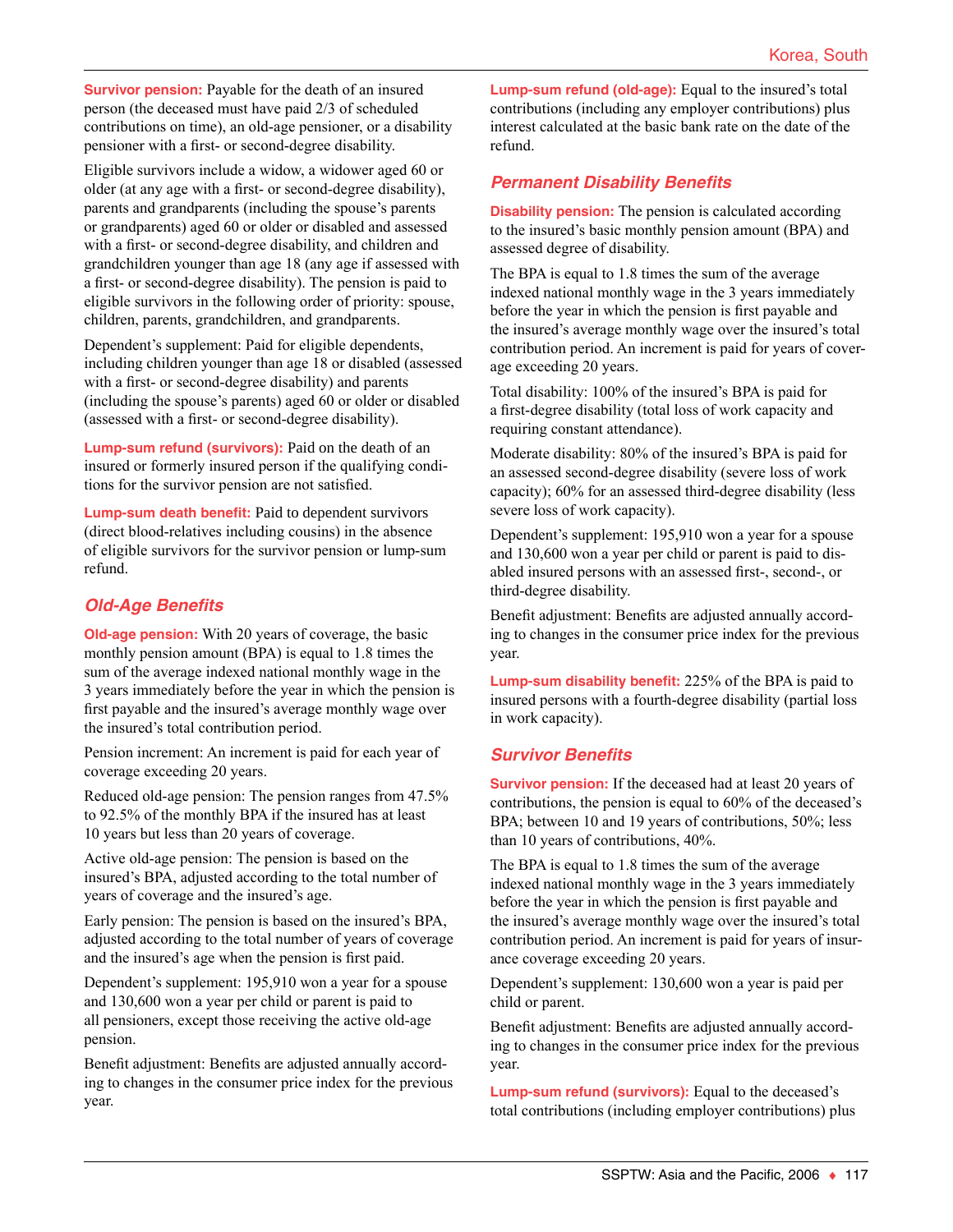interest calculated at the basic bank rate on the date of the refund.

**Lump-sum death benefit:** Equal to the deceased's total contributions (including employer contributions) plus interest based on the average annual bank interest rate.

The maximum lump-sum death benefit is four times the deceased's last covered monthly wage, or the average covered monthly wage for the entire insured period, whichever is higher.

### *Administrative Organization*

Ministry of Health and Welfare (http://www.mohw.go.kr) supervises the program.

National Pension Corporation (http://www.npc.or.kr) administers the program, collects contributions, and pays benefits.

### *Sickness and Maternity*

#### *Regulatory Framework*

**First laws:** 1963 (voluntary medical insurance for employees); and 1976 (compulsory national medical insurance), implemented in 1977.

**Current laws:** 1999 (national health insurance), implemented in 2000, with 2005 amendment; and 2002 (financial stability of national health insurance), with 2004 amendment.

**Type of program:** Social insurance system. Medical benefits only.

### *Coverage*

All Korean citizens and employees (foreigners residing in Korea may contribute on a voluntary basis), except for those with low income and covered by the medical aid program.

### *Source of Funds*

**Insured person:** 2.24% of standard monthly earnings before tax, according to 50 levels of standard monthly earnings.

The minimum monthly earnings for contribution purposes are 280,000 won.

The maximum monthly earnings for contribution purposes are 5,080,000 won.

**Self-employed person:** An amount calculated on the basis of personal factors including property ownership, income, age, and gender.

There are no minimum or maximum earnings for contribution purposes.

**Employer:** 2.24% of standard monthly payroll (privateschool boards contribute 1.344%), according to 50 levels of standard monthly payroll.

The minimum monthly earnings for contribution purposes are 280,000 won.

The maximum monthly earnings for contribution purposes are 5,080,000 won.

**Government:** 2.24% of standard monthly earnings for government employees and 0.895% for private-school employees, according to 50 levels of standard monthly payroll. Of the total benefit expenditure for insured self-employed persons, 40% is financed from general revenue, and 10% of total benefit expenditure for older cohorts (older than age 65) of insured self-employed persons is financed from an earmarked tax on tobacco.

The minimum monthly earnings for contribution purposes are 280,000 won.

The maximum monthly earnings for contribution purposes are 5,080,000 won.

### *Qualifying Conditions*

**Cask sickness and maternity benefits:** No cash benefits are provided.

**Medical benefits:** Must not have missed more than 2 months' contributions since first becoming insured.

#### *Sickness and Maternity Benefits*

**Sickness benefit:** No cash benefits are provided.

**Maternity benefit:** No cash benefits are provided.

#### *Workers' Medical Benefits*

Benefits include medical treatment, surgery, hospitalization, and medicines. Medical services are provided by doctors, clinics, hospitals, and pharmacists under contract to the National Health Insurance Corporation (NHIC). Benefits are payable for up to 365 treatment days a year, with each individual medical service used being counted as a day of treatment. If the treatment days exceed 365, the patient pays all subsequent costs. If the total amount paid by the NHIC for 365 days does not exceed 1,500,000 won per patient per year, the NHIC may continue to pay benefits up to that limit.

Maternity care is provided, with no limit on the number of children. There are no cash maternity benefits.

Cost sharing: The insured pays 20% of hospitalization costs and between 30% and 50% of outpatient care (50% if provided by a specialized general hospital, 50% if provided by a general hospital, 35% to 40% if provided by a hospital, or 30% if provided by a clinic). The NHIC refunds 50% of the patient's costs exceeding 1,200,000 won in 30 days. The overall limit paid by each patient is 3,000,000 won every 6 months.

### *Dependents' Medical Benefits*

Benefits include medical treatment, surgery, hospitalization, and medicines. Medical services are provided by doctors,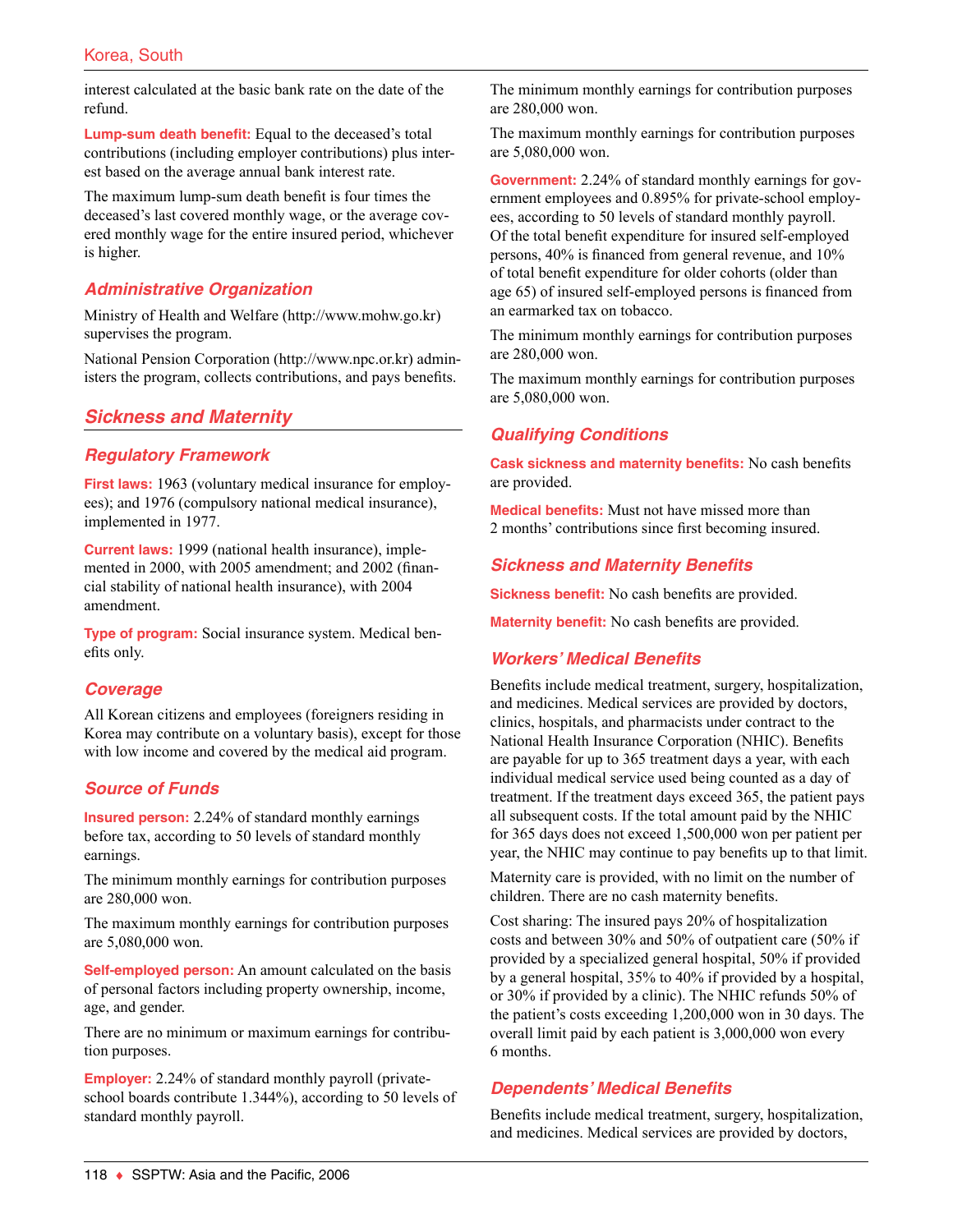clinics, hospitals, and pharmacists under contract to the National Health Insurance Corporation (NHIC). Benefits are payable for up to 365 treatment days a year, with each individual medical service used being counted as a day of treatment. If the treatment days exceed 365, the patient pays all subsequent costs. If the total amount paid by the NHIC for 365 days does not exceed 1,500,000 won per patient per year, the NHIC may continue to pay benefits up to that limit.

Maternity care is provided to the insured's dependents, with no limit on the number of children. There are no cash maternity benefits.

Cost sharing: The insured or his or her dependents pay 20% of hospitalization costs and between 30% and 50% of outpatient care (50% if provided by a specialized general hospital, 50% if provided by a general hospital, 35% to 40% if provided by a hospital, or 30% if provided by a clinic). The NHIC refunds 50% of the patient's costs exceeding 1,200,000 won in 30 days. The overall limit paid by each patient is 3,000,000 won every 6 months.

Dependents include the spouse, children up to age 18 (or until the completion of university studies), parents and grandparents of the insured and of his or her spouse, and brothers and sisters who have no income or salary and who are mainly supported by the insured.

### *Administrative Organization*

Ministry of Health and Welfare (http://www.mohw.go.kr) provides general supervision.

National Health Insurance Corporation (http://www.nhic. or.kr) administers the national health insurance program, levies and collects contributions, and pays medical service providers.

Health Insurance Review Agency (http://www.hira.or.kr) examines and reviews medical claims and evaluates the quality of medical services.

### *Work Injury*

### *Regulatory Framework*

**First law:** 1953 (law still applies to employees if the duration of incapacity due to a work-related injury or an occupational disease is less than 3 days).

**Current law:** 1963 (industrial accident compensation insurance), implemented in 1964, with 1970, 1994, 1997, 1999, 2003, 2004, and 2005 amendments.

**Type of program:** Social insurance system.

### *Coverage*

Employees of establishments with at least one employee.

Voluntary coverage for agriculture, forestry, hunting, and fishery businesses with fewer than five employees; certain small business employers with less than 50 employees; persons working on small-scale construction projects (when net construction costs are below 20,000,000 won); electricians; telecommunications workers; fire service personnel; certain self-employed persons; and domestic employees.

Special systems for civil servants, military personnel, private-school employees, and seamen.

#### *Source of Funds*

**Insured person:** None.

**Self-employed person:** Between 0.5% and 61.1% of declared earnings or payroll is contributed on a voluntary basis.

There are no minimum or maximum earnings for contribution purposes. The contribution rate is reviewed annually.

**Employer:** Between 0.5% and 61.1% of annual payroll (for compulsorily and voluntarily insured employers), according to the assessed degree of risk. The average contribution is 1.78% of annual payroll.

There are no minimum or maximum earnings for contribution purposes. The contribution rate is reviewed annually.

**Government:** None.

### *Qualifying Conditions*

**Work injury benefits:** There is no minimum qualifying period.

### *Temporary Disability Benefits*

70% of the insured's average daily wage in the 3 months before the onset of disability is paid if the insured is unable to work and receiving medical treatment.

After 24 months and if still receiving medical treatment, persons assessed with a first-degree (total loss of work capacity and requiring constant attendance), second-degree (severe loss of work capacity), or third-degree disability (less severe loss of work capacity) receive the injury and disease compensation pension (ranging from 70.4% to 90.1% of the insured's average daily wage) for 257, 291, or 329 treatment days according to the assessed degree of disability. The benefit is payable until recovery or the award of the permanent disability pension.

The minimum daily benefit is 24,800 won.

The maximum daily benefit is 155,360 won.

Benefit adjustment: The minimum and maximum benefits are adjusted annually according to wage changes.

### *Permanent Disability Benefits*

**Permanent disability benefit:** The benefit varies according to the assessed degree of disability, in order of decreasing severity from grades one to seven. The annual pension is equal to the insured's average daily wage in the 3 months before the onset of disability multiplied by 138, 164, 193, 224, 257, 291, or 329, according to the assessed degree of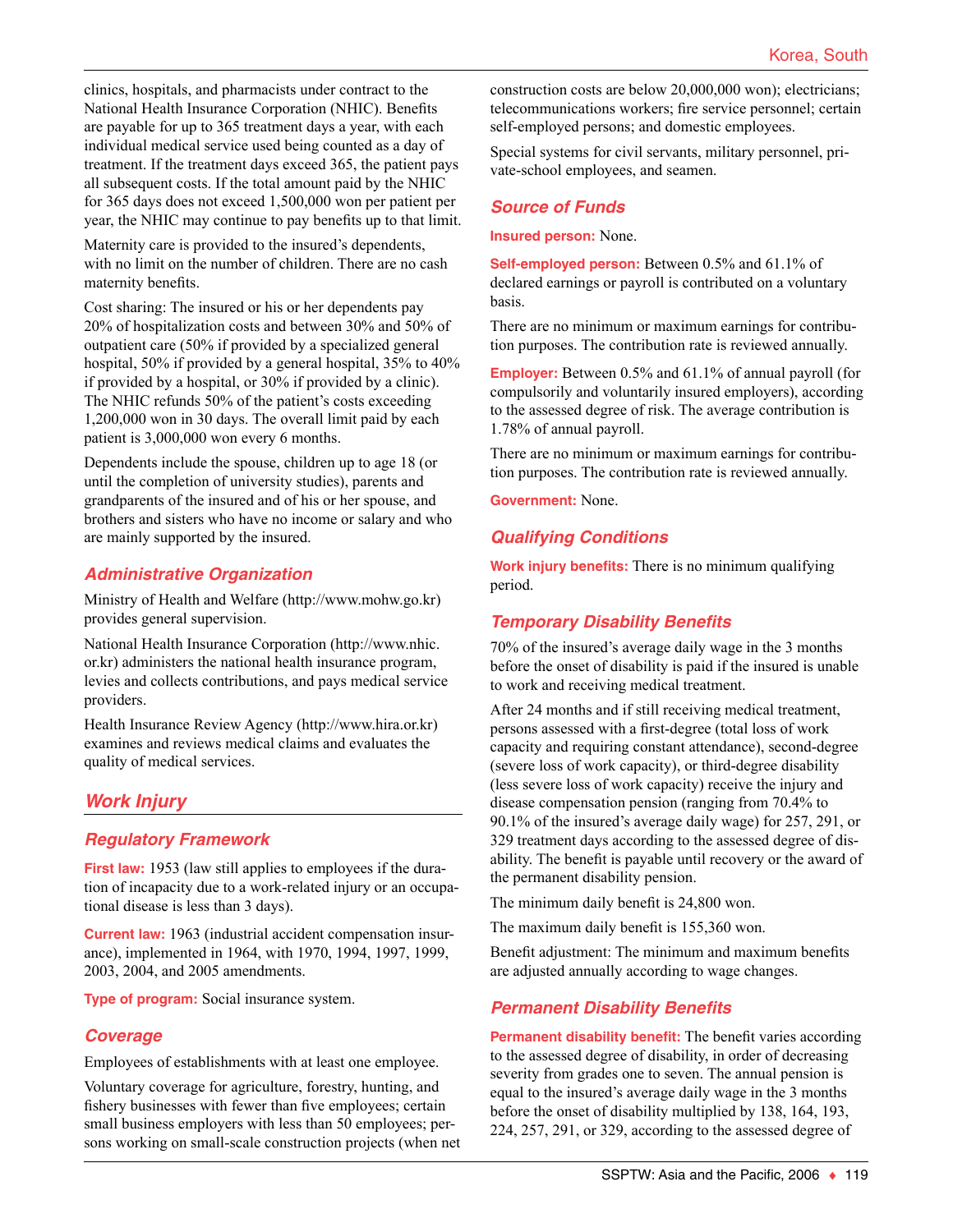disability. Insured persons with an assessed disability of four to seven (medium severity) may choose between the pension or a lump sum equal to the insured's average daily wage multiplied by 616, 737, 869, or 1,012, according to the assessed degree of disability.

The minimum daily benefit is 45,700 won.

The maximum daily benefit is 155,360 won.

Partial disability: A lump sum is paid for an assessed degree of disability from grades eight to fourteen (lower severity). The benefit is equal to the insured's average daily wage in the 3 months before the date of injury multiplied by between 55 and 495, according to the assessed degree of disability.

**Nursing benefit:** Paid for nursing services for insured persons with a residual chronic disability after receiving medical treatment. The benefit varies between 24,940 won and 37,420 won a day, according to assessed needs.

Benefit adjustment: The minimum and maximum benefits are adjusted annually according to changes in wages.

### *Workers' Medical Benefits*

Medical benefits include medical treatment, surgery, hospitalization, medicines, nursing, dental care, rehabilitation appliances, and transportation.

#### *Survivor Benefits*

**Survivor pension:** 52% of annual earnings (calculated as the insured's average daily wage in the 3 months before the date of death multiplied by 365) is paid for a single person; the pension is increased by 5% for each additional survivor up to 67% for a family of four or more. The pension is paid monthly.

Eligible survivors include the dependent spouse, parents and grandparents older than age 60, children and grandchildren younger than age 18, and siblings older than age 60 or younger than age 18. The pension is paid to eligible survivors in the following order of priority: spouse, children, parents, grandchildren, grandparents, and brothers or sisters.

Benefit adjustment: The minimum and maximum benefits are adjusted annually according to changes in wages.

**Lump-sum grant:** If there are no eligible survivors for the survivor pension, a lump sum equal to the insured's average daily wage in the 3 months before the date of death multiplied by 1,300 is payable to nondependent survivors.

**Funeral grant:** A lump sum equal to the insured's average daily wage in the 3 months before the date of death multiplied by 120 is paid to the person who paid for the funeral.

The minimum funeral grant is 7,525,147 won.

The maximum funeral grant is 10,814,947 won.

Benefit adjustment: The minimum and maximum benefits are adjusted annually according to changes in wages.

### *Administrative Organization*

Ministry of Labor (http://www.molab.go.kr) provides general supervision.

Korea Labor Welfare Corporation (http://www.welco.or.kr) collects contributions, pays benefits, and administers the program through its own medical care institutions.

# *Unemployment*

### *Regulatory Framework*

**First and current law:** 1993 (employment insurance), implemented in 1995, with 1997, 1999, 2002, 2003, and 2005 amendments.

**Type of program:** Social insurance system.

#### *Coverage*

All employees younger than age 65.

Voluntary coverage for agriculture, forestry, hunting, and fishery businesses with fewer than five employees; smallscale construction projects (when net construction costs are below 20,000,000 won); electricians; telecommunications workers; fire service personnel; self-employed persons; and domestic employees.

Exclusions: Persons working less than 60 hours a month or less than 15 hours a week, family labor, and self-employed persons.

Special systems for civil servants, private-school employees, military personnel, and employees of the special post office.

### *Source of Funds*

**Insured person:** 0.45% of annual wages before tax.

There are no maximum earnings for contribution purposes.

**Self-employed person:** 0.25% of declared wages are contributed on a voluntary basis.

There are no maximum earnings for contribution purposes.

**Employer:** Between 0.7% and 1.3% (depending on the type of business) of annual payroll.

There are no maximum earnings for contribution purposes.

**Government:** None.

### *Qualifying Conditions*

**Unemployment benefits:** Must have at least 6 months of coverage during the last 18 months, be registered at an employment security office, and be capable of and available for work. Unemployment must not be due to voluntary leaving, misconduct, a labor dispute, or the refusal of a suitable job offer.